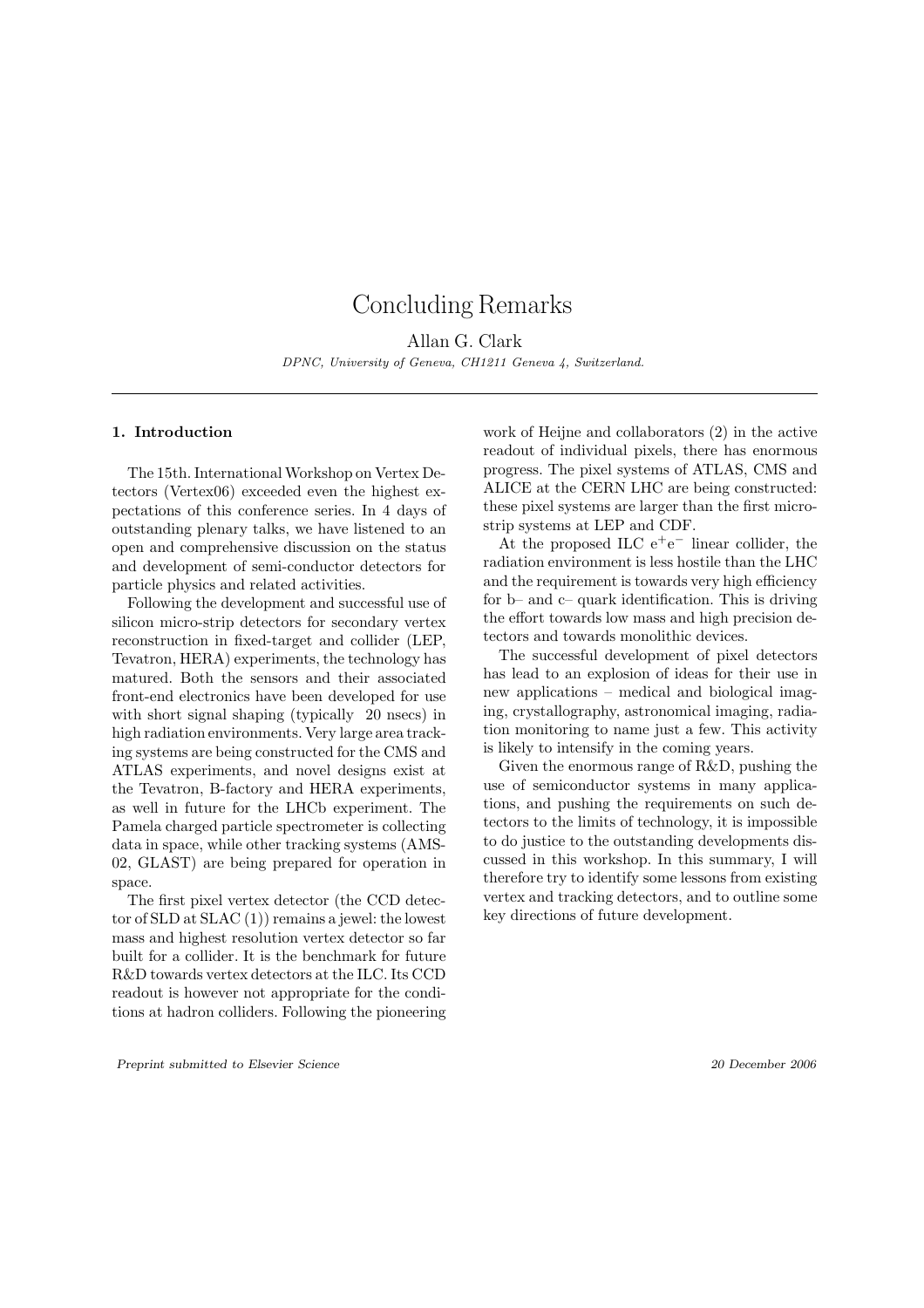## 2. Pushing the technology – Large area tracking and vertex detectors

At this workshop, we heard excellent presentations concerning the operating CDF and D0 silicon trackers at the Fermilab Tevatron (D. Tsybychev, M. Stanitzki), the ZEUS MVD at HERA (E. Koffeman) , and the Belle SVD at the KEK B-factory (O. Tajima). What lessons can be learned?

- The system issues of these detectors are complex. The commissioning is long with optimal performance achieved after long periods of monitoring the performance, systematically addressing problems (for example bonding wire resonances at CDF), and analyzing the data. The devil is in the details. In particular, stability is a key issue for optimal alignment.
- In most cases, the existing systems have evolved following long-term experience (for example the 0.7M channel SVX of CDF) and now combined tracking and vertex functions. The material budget is a limiting performance factor resulting in the development of small-radius layers at CDF (L00) and D0 (L0) to reduce the multiple scattering at the 1st. hit and therefore improve the vertex resolution and b–tagging efficiency. The ingenuity and resulting performance of these layers is impressive and shows the ability to implement very novel and complex designs in a harsh and constrained environment.
- At hadron machines, there is a need to monitor the beams closely to avoid radiation accidents. The performance deterioration due to radiation is being carefully monitored at CDF and D0, and the data are in good agreement with radiation projections at LHC. CDF has introduced diamond sensors to monitor the beam and such monitors are planned at LHC.

The construction status of the ATLAS  $(62 \,\mathrm{m}^2)$  and  $CMS (220 m<sup>2</sup>)$  micro-strip silicon tracking systems were presented by J. Carter and R. DAlessandro respectively. The frankness of the speakers in describing the problems encountered in developing and then constructing these 2 systems over more than 10 years was much appreciated. The systems are an order of magnitude larger than the CDF silicon tracking system. The sensors and associated electronics are required to survive an integrated fluence  $2.10^{14}$  equivalent 1 MeV neutrons/cm<sup>2</sup> over a 10 year period without major intervention and this has led to major industrial development in sensor reliability. The need to clock the electronics at 40 MHz and to maintain a S:N ratio  $> 10$ over that period was a major challenge. The experiments chose surprisingly different technologies for their trackers (for example analogue readout for CMS, binary readout for ATLAS) but the resulting performance is similar. Having completed the construction, major concerns related to the commissioning (and to any future upgrade) include:

- The logistics of the geographically dispersed construction which was finally successful but very daunting and should be revisited in future;
- The services budget (material, real estate) which remains a major problem for each experiment: any future increase of services would be impracticable and will be a major constraint at SLHC - the powering of individual modules will not be possible with any future increased density of readout; and
- The reliability, stability and robustness of cooling which is a key issue in each experiment.

The commissioning, monitoring, track and vertex reconstruction, heavy quark tagging and accurate off-line alignment stability of the LHC tracking systems will be challenging and timeconsuming tasks that should be carefully evaluated in future, in the context of high-luminosity upgrades. Two sessions of the workshop were devoted to these important tasks. Past experience at the Tevatron, LEP and Hera (for example the latest  $B<sub>S</sub>$  oscillation measurement from CDF (3)) has shown the importance of a careful and longterm calibration and alignment of these detectors. Preliminary cosmic ray analyses from ATLAS (talk of M. Costa) already indicate a good build accuracy and stability.

The LHCb micro-strip detector (presented by T. Bowcock) is a LEP–sized system but the emphasis on novel geometric design, high level trigger, low mass (services and CO2 cooling) and mechanical stability should serve as design criteria for future large systems. The ALICE silicon drift detector (presented by S. Beole) is a beautiful and novel design adapted to heavy-ion collisions.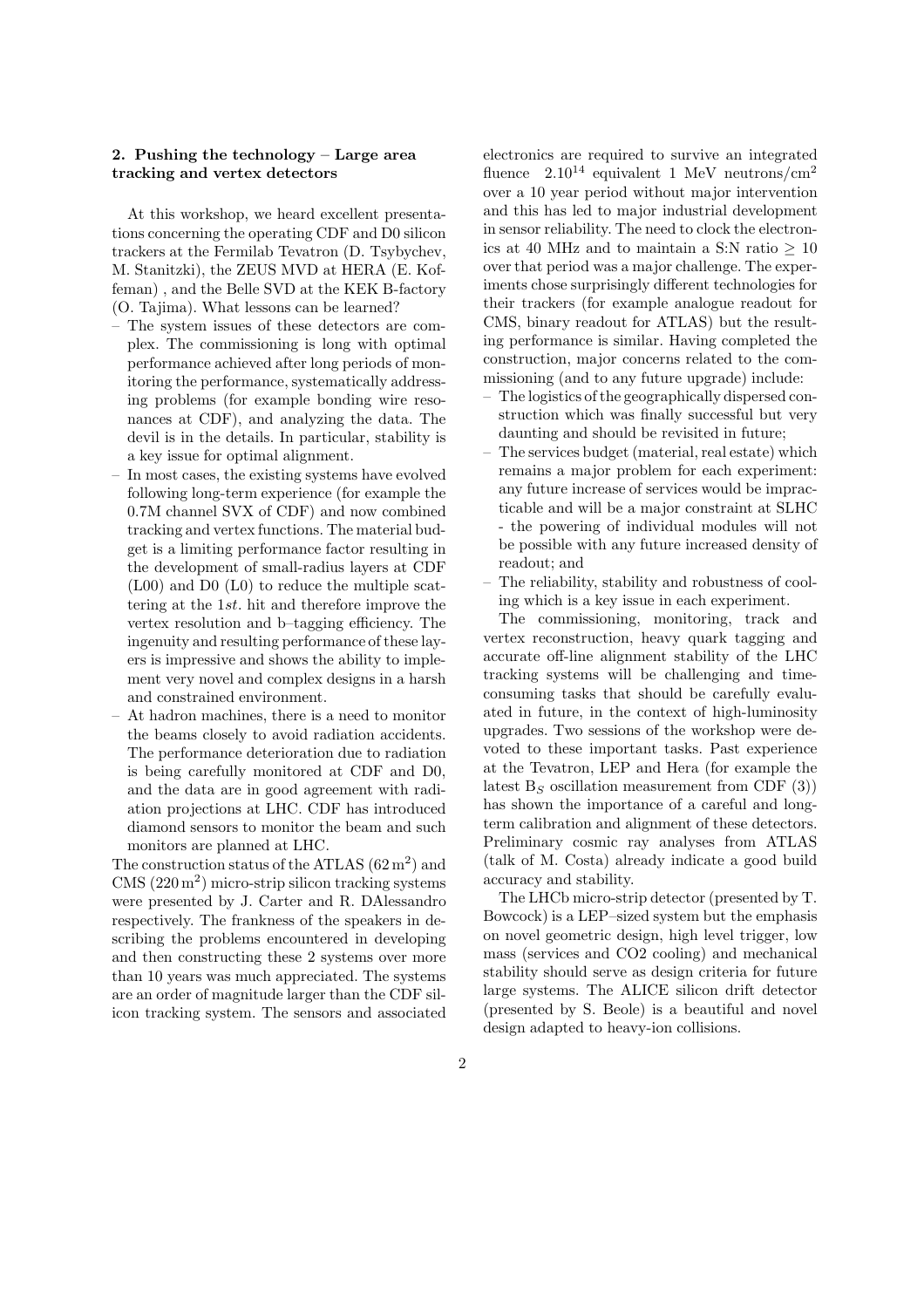#### 3. Pushing tracking technology into space

The initial success of the AMS-01  $\mu$ −strip tracking detector (talk of W. Burger) launched on the Space Shuttle in 1998 gave confidence in the use of rugged semi-conductor trackers for astro-particle applications. The large acceptance AMS–02 awaits a launch date for installation on the ISS where, using a novel 0.8T superconducting magnet, it will record the charged particle rigidity as a function of charge and atomic number  $(Z \leq 26)$ , as well as the photon energy spectrum. The smaller PAMELA tracker (talk of S. Ricciarini) was launched in July 2006 and is already collecting data. Both tracking systems are relatively conventional, but have been adapted for new and potentially exciting physics applications.

The LAT of the GLAST experiment (talk of S. Germani) is a large aperture combined tracking and shower detector to detect photons in the range 30 MeV-300 GeV. With 80 m<sup>2</sup> of silicon surface it is technically interesting because of its modular design allowing a high performance and very rugged silicon  $\mu$ −strip tracker in space. It also happens to be the largest completed micro-strip system built.

#### 4. The evolution of pixel devices

Among the most impressive achievements described at this workshop are the large pixel systems nearing completion at CMS, ATLAS and ALICE (talks of H. Kaestli, M. Christinziani, G. Bolla, A. Kluge). The concerted R&D (robust bump bonding, radiation hard CMOS electronics shown to survive  $\geq 50$  Mrad, oxygenated n<sup>+</sup>-on-n sensors that can operate after integrated fluences of  $\sim 10^{15}$ equivalent 1MeV neutrons/cm<sup>2</sup> , novel mechanical and cooling structures) required for the pixel systems has led to a mature detector technology that was considered adventurous just 10 years ago. Pixel readout has so many advantages (for example limited occupancy, low noise due to the small sensor capacitance) that is the basis of an explosion of activity within the particle physics environment but also in other scientific fields. An example is the Medipix2 chip that has been developed in parallel for imaging applications and that is discussed in Section 8.

Many development and production problems have been solved en route in the development of the above pixel systems. Looking back, however, many were very mundane in character (for example corroding cooling tubes in the case of ATLAS). As emphasized in this meeting by R. Horisberger, key issues in the next generation of pixel (and micro-strip) systems will be the material budget from services, connector technologies (for example bump bonding is presently a cost driver) and cooling.

# 5. A challenge – future technologies for SLHC

This short summary does not do justice to the enormous R&D effort over the past 10–15 years to develop sensor and readout technologies for LHC operation. Before even the first LHC collisions, attention is turning to requirements in the case of a high-luminosity LHC upgrade (SLHC). Let us recall first the achievements of the R&D for the existing detectors.

- The inner pixel layers if the ATLAS and CMS experiments are expected to withstand with satisfactory performance an integrated fluence of 10<sup>15</sup> equivalent 1 MeV neutrons/cm<sup>2</sup> . The inner micro-strip layers of these experiments are designed to withstand an integrated fluence over 10 years of  $3.10^{14}$  equivalent 1MeV neutrons/cm<sup>2</sup>. To achieve these lifetimes, the pixel sensors have been chosen to be  $n^+$ –on–n to enhance charge collection after radiation. The p–on–n microstrip sensors are required to operate up to 500 V reverse bias voltage, and up to 350 V without micro-discharge or other breakdowns.
- To maintain the sensor shot noise at an acceptable value, the sensors must be cooled to around  $-5\textdegree$ C. Thermal stability (or at least the reproducibility of thermal movements) must be maintained. Furthermore, each module is independently powered and read out with a consequent material service budget.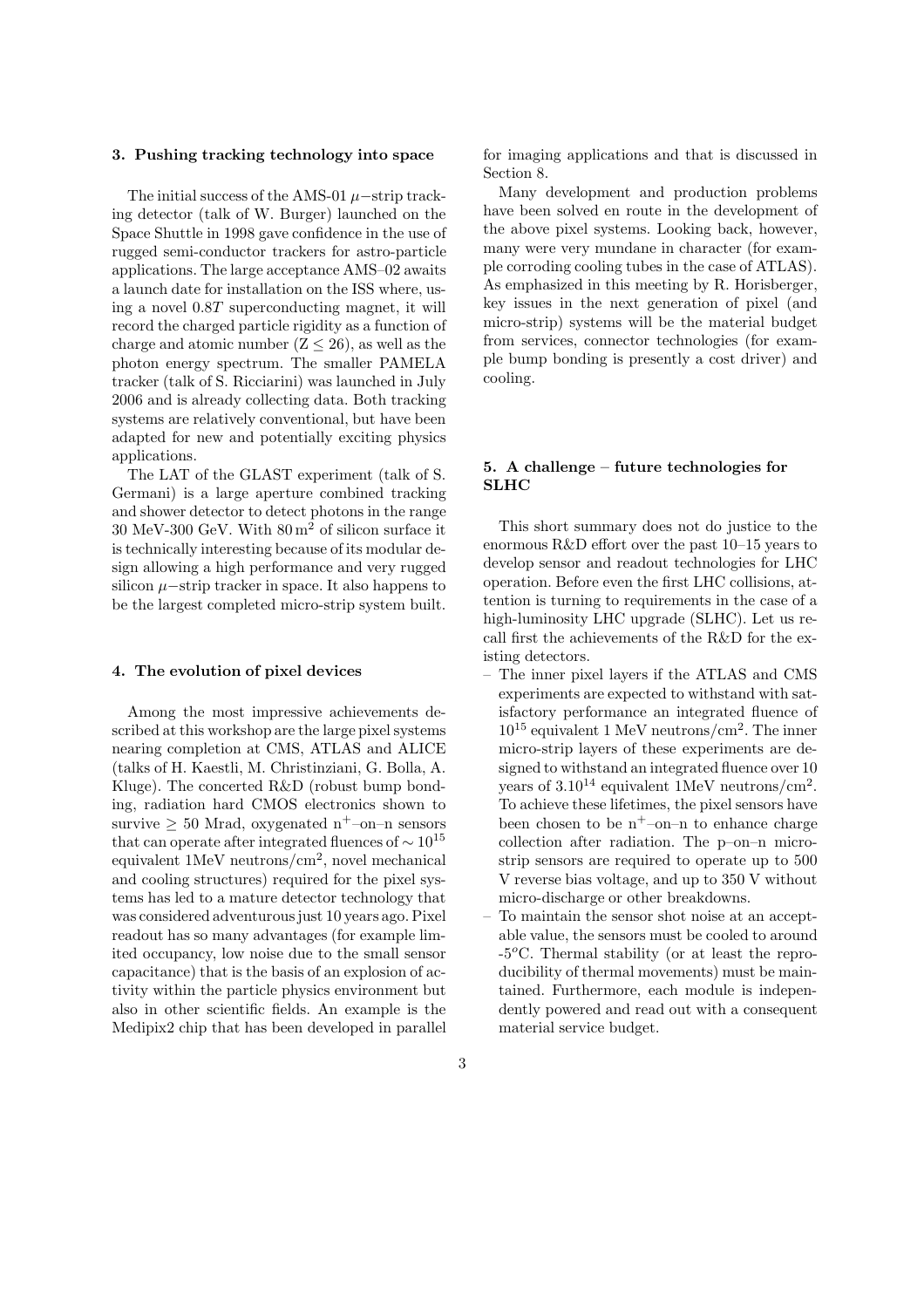Several talks at this workshop addressed the requirements for SLHC, with integrated doses reaching  $6.10^{16}$  equivalent 1 MeV neutrons at the inner pixel disk and ∼ 500 Mrad for the readout electronics. How are these challenges being tackled?

- The linear dependence of the bias leakage current on radiation damage indicates that the sensors must operate  $\sim$ 15<sup>o</sup>C colder than at present, indicating coolant temperatures  $\sim$  -40<sup>o</sup>C (or much improved thermal contact to the module). Liquid CO2 is currently a favoured coolant candidate (following the experience from AMS and then LHCb). The sensor and electronic cooling contacts will be a very important engineering issue for SLHC.
- The CERN RD50 Collaboration (talks of A. Messineo and M. Artuso) has been and will continue to be essential to the detailed understanding of silicon sensors following high radiation. With apologies, the following remarks probably summarize the state-of-the-art. Sensor  $n^+$ -on-n technology has been used on the existing pixel sensors, but the cost of backside processing excluded its use for the micro-strip sensors. In future, n–on–p sensors appear a viable alternative. Despite higher depletion voltages  $(V_D)$  because of the lack of type inversion, good charge collection is possible well below  $V_D$  without backside processing. Although oxygenated silicon wafers show reduced damage to proton radiation (small radii), the effect is marginal for neutron radiation (at larger radii in a collder experiment). Following radiation, there is some evidence (not yet fully understood) that the reverse annealing of silicon wafers manufactured using the magnetic Czochralski (MCz) method saturates much more than wafers manufactured using the Float Zone (FZ) method. That would allow an easier management of large systems after irradiation. At SLHC, the individual micro-strip dimensions will be determined by a tradeoff of signal collection and occupancy.
- In the intermediate radial region (r  $\sim$ 20-50 cm) the transition between large pixel devices and short micro-strips is still an open question. The preferred solution (occupancy, pattern recognition) would be large pixels, but the cost of existing bump bonding and other interconnection

technologies needs to be reduced substantially (see the talk of R. Horisberger). The alternative is to use short micro-strips of ∼ 3 cm length. This is an important R&D issue for SLHC. At the smallest radii, special sensor technologies (see below) are needed, while at r  $\chi$  50 cm n–on–p micro-strip sensors with a strip dimension similar to that now existing (for ATLAS 12 cm length and 80  $\mu$ m pitch) are appropriate.

– The existing LHC experiments largely underestimated the service (cooling, cables) real estate and material budget, and the problem has been resolved ad–hoc. The larger number of pixel and  $\mu$ −strip channels at SLHC will require a new solution for services and this has become a key R&D issue. The cooling problem has been discussed above. The sensors and front-end electronics can no longer be powered independently for each module (hybrid). Two possibilities exist: the serial powering of several hybrids with the consequent risk of acceptance loss in the case of failure, and/or on-detector DC voltage conversion. Initial studies by the CMS and LHC experiments, not reported in detail in this workshop, are very encouraging.

A radically new approach is needed to provide sensor radiation hardness in the inner pixel layers  $(> 10^{16}$  equivalent 1 MeV neutron fluence/cm<sup>2</sup>). Two solutions look promising. The charge collection of both polycrystalline and singe crystal diamond looks adequate and a full ATLAS pixel module using diamond sensors was recently fabricated (talk of R. Wallny). Tests are ongoing. The key issues concern cost and competitive industrial procurement. The second possibility concerns 3– D pixel sensors (talk of C. Da Via), proposed by Parker (4). Here the  $p^+$  and  $n^+$  electrodes are implanted as columns within the detector bulk, with typically 50  $\mu$ m separation. This geometry maintains good primary ionization (sensor thickness) and good collection efficiency due to the small electrode separation. The geometry also enables very small dead regions at the sensor edge. Results using these sensors (now fabricated at Stanford University) are very encouraging (speed, charge collection, etc). A careful evaluation of the performance, radiation hardness, cost and industrial procurement of both diamond and 3–D silicon sensors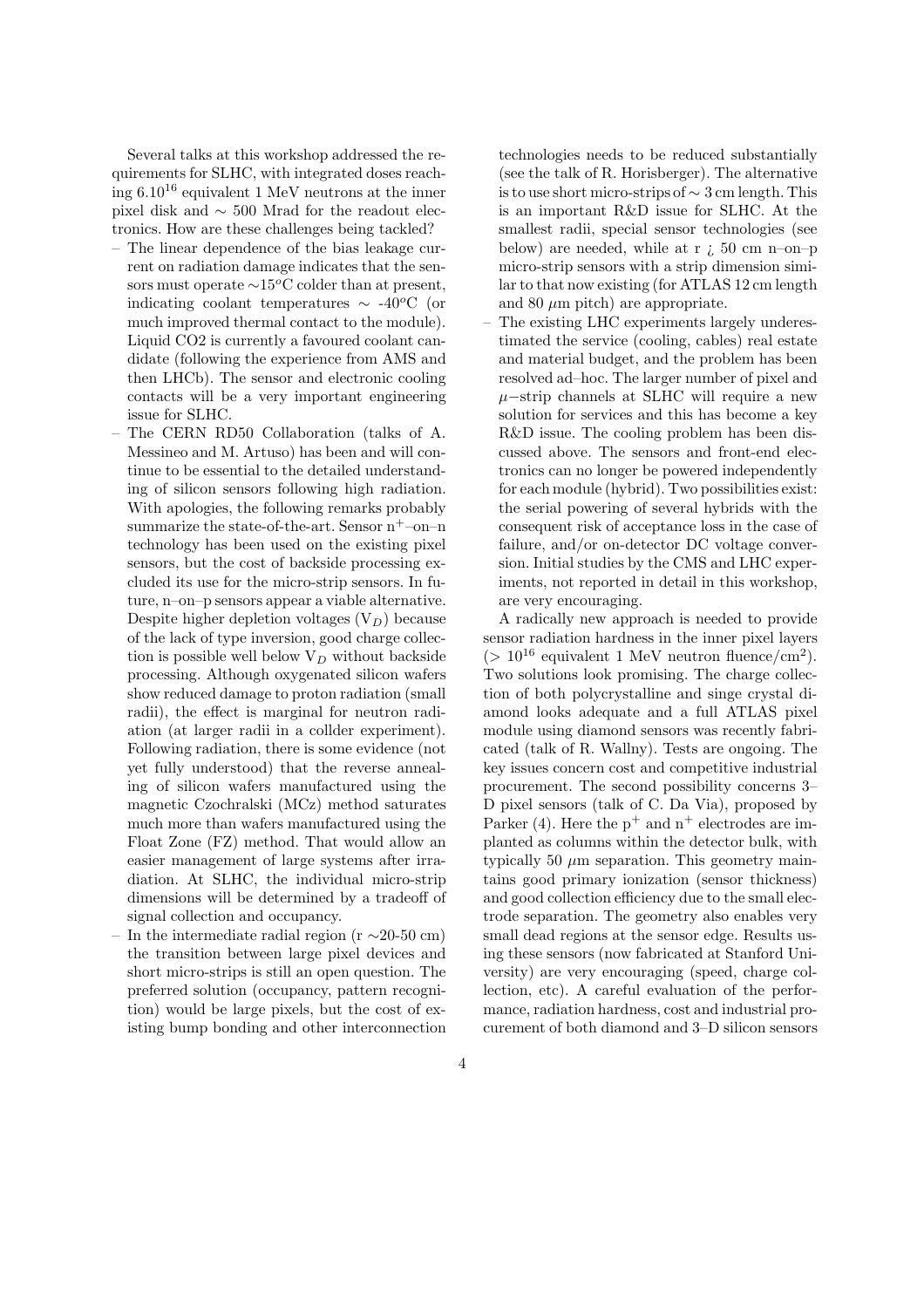is essential in the coming 1–2 years.

A second issue concerns the ability to trigger on the pixel (and micro-strip) layers at the Level–1 trigger. Contrary to the CDF SVT, neither CMS nor ATLAS have a trigger capability (the CMS pixel readout chip already has some test capabilities). Because of the expected fake trigger rate for high-p<sub>T</sub>  $\mu$ 's at CMS, a level-1 track trigger is expec ted to be necessary for operation at the SLHC. M. Vos gave a very informative talk on simulations concerning this issue. Even with coarse pixel readout, the results look promising. The ability to make 3-D interconnects (see Section 6) will also be relevant to this issue. The ATLAS experiment, which has independent muon and inner track spectrometers, is less affected by the fake rate. The CDF SVT trigger performance was not reported at this workshop. That device has allowed a myriad of new important analyses (for example  $B<sub>S</sub>$ -mixing). At the LHC, software level–2 offset-vertex triggers have been developed, but no convincing physics case has yet been presented for selections earlier in the trigger chain.

## 6. A challenge – Vertex detectors in future  $\mathrm{e^{+}e^{-}}$  colliders

The talk of A. Nomerotski at this Workshop provided an excellent overview of the Vertex Detector requirements at the ILC and how they might be achieved. It is worthwhile to recall the specifications of the SLD CCD vertex detector:

- pixel dimensions of 20 x 20 x 20  $\mu$ m<sup>3</sup> with a 3-D resolution of the order of 3-4  $\mu$ m;
- a material budget of  $0.4\%$  X<sub>0</sub> per layer.

The specified track impact resolution for ILC detectors is  $\sigma = [(4)^2 + (8/\rho)^2]^{0.5}$   $\mu$ m with p in units of  $GeV/c$  (to be compared with  $\sigma=[(10)^2+(40/\mathrm{p})^2]^{0.5}$  $\mu$ m at CDF). To reduce gamma conversions, and the non-gaussian resolution associated to multiple scattering, a layer thickness of  $0.1\%$  X<sub>0</sub> is specified. These extreme specifications, together with the requirements of high heavy flavor tagging efficiency over a large solid angle, motivate the ongoing R&D towards high-density electronics, thin monolithic pixel sensors and extremely aggressive mechanical support and cooling structures.

The above material requirement is a major engineering challenge, especially in the case of cryogenic operation. The first step in achieving this is to glue thinned sensors ( $\sim$  20-50  $\mu$ m) to a low mass support such as beryllium. Because of both the material budget and the pixel size, a separated readout scheme is excluded. Materials such as silicon carbide foam are being considered for the support cylinder. A laser system would track each sensor position. The material from services and thermal management is part of the above budget.

A logical extension of the SLD detector would be to use the CCD readout technology, modified for the different bunch train of the ILC by using fast column-parallel readout with subsequent ADC conversion and sparsification. The talk of S. Worm described these developments. The radiation hardness remains an issue. An alternative is the DEPFET structure (talk of P. Fischer) being developed at HLL Munich. Good results have been obtained in several test-beam runs and the radiation hardness has been demonstrated at  $> 1$  Mrad. Full-size structures are now being fabricated.

Several active pixel sensor developments are also underway (talks of T. Tsuboyama, R. Turchetta, I. Peric, D. Passeri) In the Japanese SOIPIX collaboration, a high resistivity silicon substrate is separated with a buried oxide layer from a lowresistivity layer to form a MOSFET, with a superimposed SOI structure. Initial results are encouraging and the collaboration hopes to fabricate an application-specific sensor in 1-2 years. The talks of Turchetta, Passeri and Peric concerned monolithic active pixel sensors (MAPS) where a thin epitaxial layer on a p-substrate acts as the sensor and a n-well pixel diode structure is superimposed. Very encouraging S:N ratios have been recorded using sources (for example <sup>90</sup>Sr), test beams and laser signals.

These monolithic pixel developments are essential to meet the specifications for experiments at the ILC and developments will be of major interest in the coming few years.

Finally I would like to mention the presentation of V. Suntharalingam concerning 3-D circuit interconnection developments at the MIT-Lincoln laboratory. The potential of this 3-D via technology for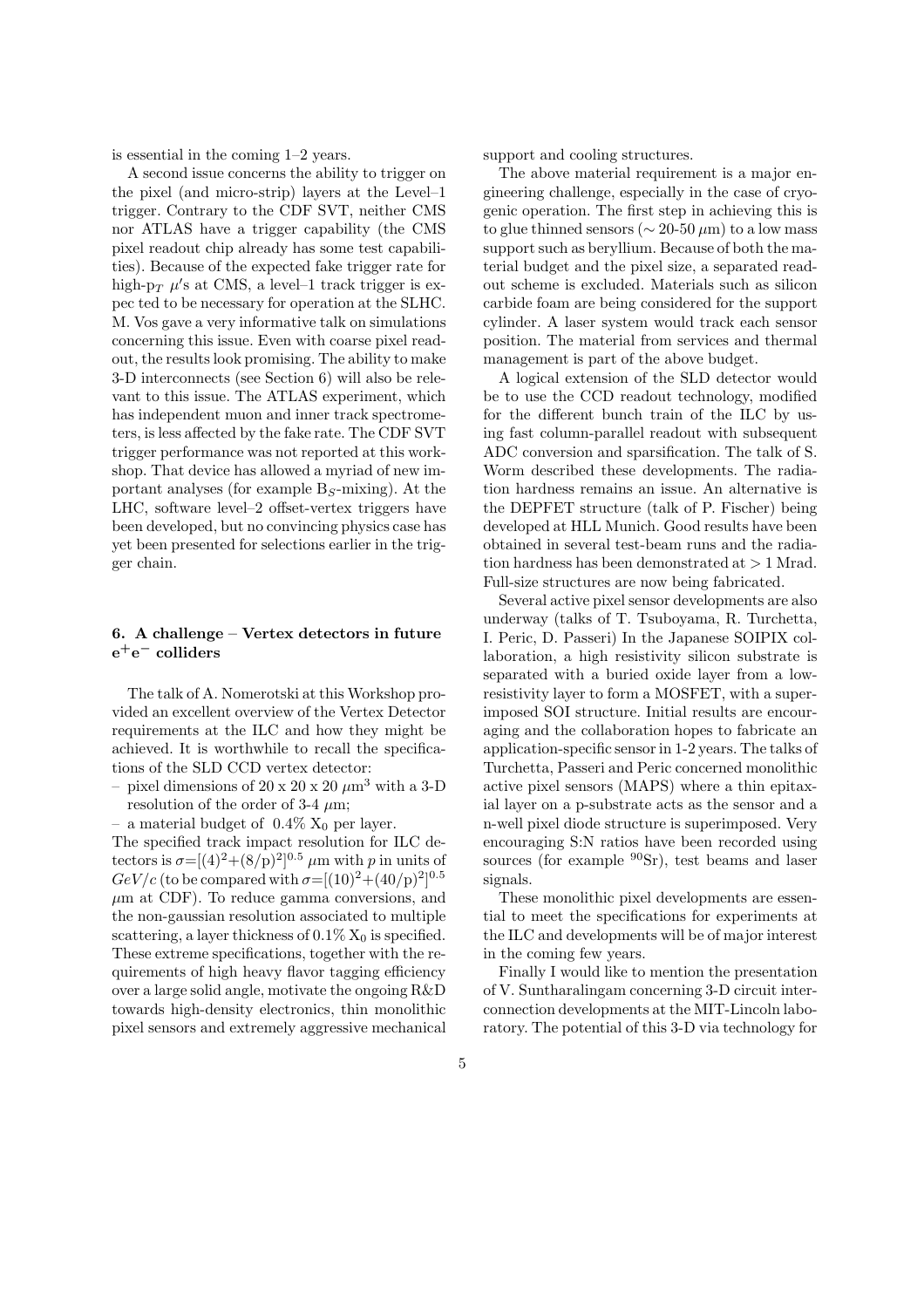on-detector processing (triggering, readout) and should be encouraged in the context of pixellated particle detectors.

# 7. Pushing the limits – Pixel technology in astrophysics and cosmology

For me, one of the most interesting talks of this Workshop concerned the planned Large Synoptic Survey Telescope (LSST, P. OConnor). This 8m class telescope will use a 3.5 Gigabit pixel CCD camera at the focal plane to map the sky in the wavelength range  $0.3-1.1 \mu m$ . The convergence of fundamental questions in cosmology and particle physics has resulted from semiconductor instrumental developments in both disciplines. Using a  $0.3 \text{ m}^2$  area of fully depleted  $10 \times 10 \mu \text{m}^2$  pixel sensors with low noise CCD readout, the key developments in this system will be the sensor optimization, the mechanical and thermal stability and the very high readout rates. Up to 10 TByte of data will be collected per night. This far-reaching project is just one of many new applications for pixel systems in fundamental physics, with increasing collaboration in diverse areas between instrumentalists in cosmology and particle physics.

The AMS-02, Pamela and GLAST  $\mu$ −strip systems have already been discussed in previous sections.

## 8. Pushing the limits – Pixel technology in other applications

The Medipix2 chip has been the motor for many new applications. P. Scopellitti discussed the use of this chip, and also other monolithic chip developments (Mimosa V, MAPS), for crystallography and biological imaging applications. Medipix2 chips, as well as developments from the CMS and ATLAS pixel readout chips, are being used at synchrotron radiation facilities.

The talk of S. Pospisil demonstrated the success and versatility of the Medipix2 chip. With attached sensors of 150-700  $\mu$ m thickness, and in some cases coating for low-energy neutron conver-

sion, a portable Medipix2 system has shown outstanding promise for medical imaging, and for realtime dosimetry (including particle identification). These applications will mature in the coming 1–2 years, and will provide exciting new results at future workshops. Given the enormous (and increasing) range of applications, a Medipix3 chip is being discussed. Equivalent work with more sophisticated monolithic devices is also expected.

Also in the meeting D. Renker reviewed the lessdeveloped but potentially important technology of silicon photomultiplier detectors. Applications involving separated photon conversion and multiplication to image on a pixel chip have been successfully demonstrated, but not yet on an integrated device. As Renker indicated, important R&D issues for many applications are to reduce the insensitive area presently required at the edge of each detector element, and to reduce the pixel element size.

#### 9. Conclusions

Silicon tracking and vertex detector technology has matured. For the first time, completed tracking systems that are now being commissioned have been described (CMS, ATLAS, GLAST, LHCb). The success of these systems has in large part resulted from the robust sensor technology provided by industrial suppliers, and also in large part by the development of intrinsically radiation tolerant 0.25  $\mu$ m CMOS readout <sup>1</sup>. These systems are expected to survive 10 years of LHC operation, and must be replaced as the LHC luminosity is upgraded. Key issues will then concern the real estate of electrical and cooling services that are already a limiting factor. For space applications, the construction requirements of Pamela, AMS-02 and GLAST have resulted in impressive designs.

Vertex applications are now mainly provided by pixel systems, which have rapidly matured at ATLAS, CMS and ALICE. Key issues in the pixel

 $\overline{1}$  ATLAS uses the bi-CMOS DMILL process for the microstrip readout and a  $0.25 \mu m$  CMOS process for the pixel readout. CMS uses the 0.25  $\mu \mathrm{m}$  CMOS process for both the micro-strip and pixel readout